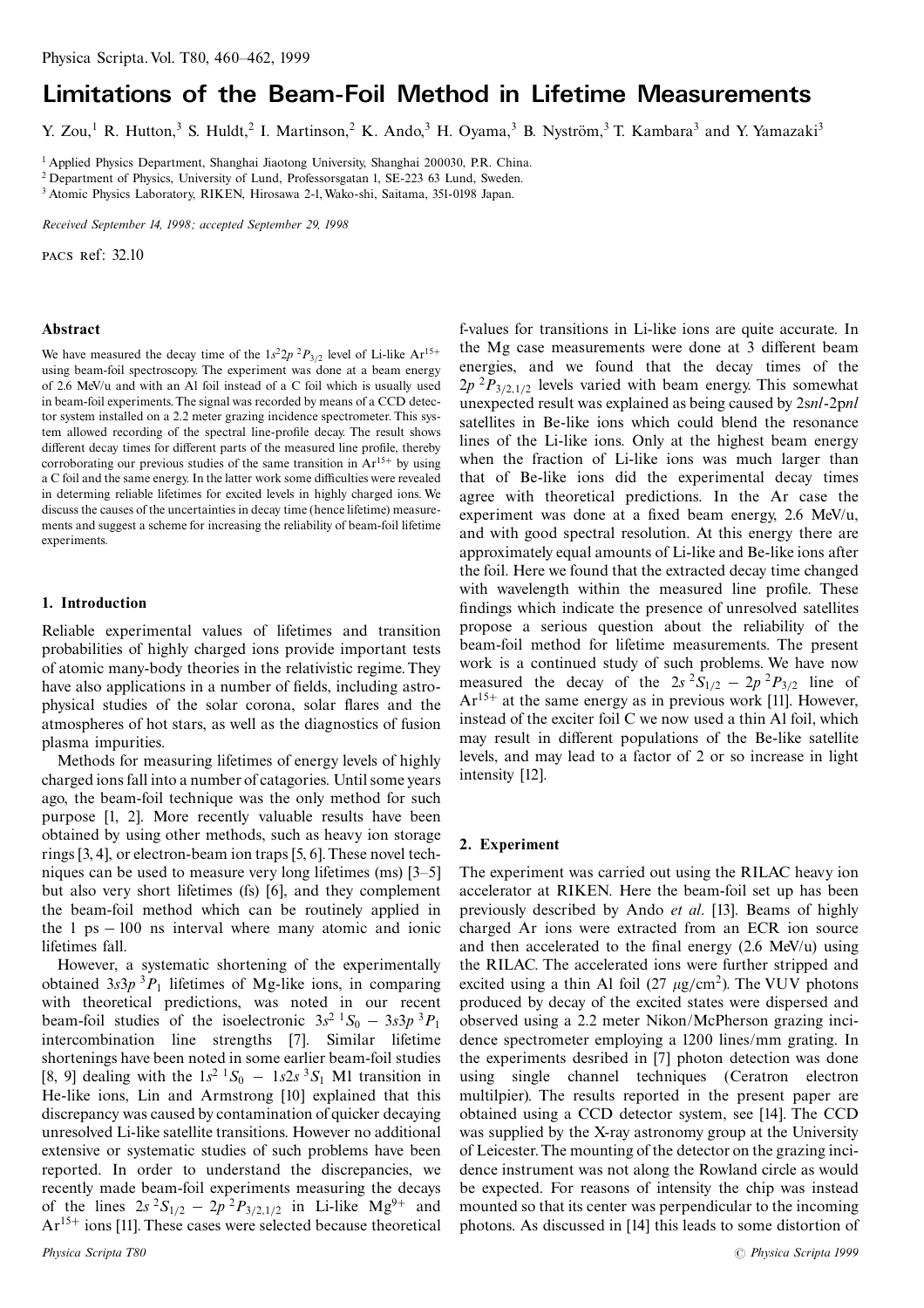the spectral line shapes away from the center of the CCD. However this does not lead to any problems in the present case as the line was positioned close to the center of the CCD.

### 3. Results and discussions

The wavelength of the  $2s^2S_{1/2} - 2p^2P_{3/2}$  line in Ar<sup>15+</sup> is 353.87 A and the theoretical lifetime of the upper level is 0.653 ns [15]. We measured the whole line profile of the transition at different time after excitation. Figure 1 shows three typical such recordings. From these spectra we extracted a range of values for the  ${}^{2}P_{3/2}$  decay time. The form of the decay depended very much on which section of the line profile was taken to compose the decay curve. Fig. 2 shows decay curves obtained by integrating the counts over three channels at long wavelength side, top part and short wavelength side on the line profile. The extracted decay times are also given in Fig. 2. The slopes of the three decay curves are very different. The short wavelength side decays slowest, and with some kind of growing-in, whereas the long wavelength side decays fastest. This wavelength dependence of the extracted decay time agrees with the results from our previous studies [11]. We consider that the non-unique value of the decay time is caused by contamination from 2snl - 2pnl satellite transitions where n can be quite high. Satellites from levels of low  $n$ , of course, will not influence the measured decay curves as they move well outside the line profile.

Satellites from the highest possible  $n$  values lie closest to the primary line and the satellite levels decay via different channels, either as 2snl-2pnl transitions or to a lower satellite level, i.e.  $2pn'l'$  -  $2pnl$ . According to our superposition of configurations (SOC) calculations by using the Cowan code [16], the rates of the unresolvable satellite transitions are nearly the same as the primary transition. However, the decay times of the 2pnl satellite levels are shorter than the decay of the 2p primary level, because of the additional  $2pn'l'$ -2pnl decay channels. So the contamination of satellite transitions will always cause a shortening of the decay of the top part of



Fig. 1. The  $1s^2 2s^2 S_{1/2} - 1s^2 2p^2 P_{3/2}$  line in Li-like  $Ar^{15+}$  recorded at 0.15, 0.36 and 0.80 ns after excitation.



Fig. 2. The decay curves composed by integrating the counts over three channels at long wavelength side, top part and short wavelength side on the measured line profile of the transition  $1s^2 2s^2 S_{1/2} - 1s^2 2p^2 P_{3/2}$ .

the measured transition line profile. Satellite levels 2pnl of relatively lower  $n$  which have short lifetimes can also be fed by higher lying satellite levels. Considering the slight difference in wavelength of satellites from different  $n$ , the satellite contamination can cause the decay time variation with wavelength within the measured line profile.

In some recent work by Ishii et al. [17] satellite lines have also been discussed for beam-foil spectra recorded in the visible region. We can note here that satellite levels with very high values of  $n$  may not influence the measured decay curves as they will have an autoionisation channel and hence decay mostly by electron emission. For Li-like  $Ar^{15+}$  the satellite levels (Be-like) become autoionizing for *n* greater than 10.

In our previous work for measuring the decay of the similar transition of  $Mg^{9+}$  [11], we found that at higher beam energy extracted decay time is closer to theory, that corroborates our explanation of satellite contamination. So we suggest to use a beam energy as high as possible to get more reliable lifetime by means of the beam-foil method. In the  $Ar^{15+}$  case, the ion energy should be around 5 MeV/u.

#### **Acknowledgments**

We would like to express our thanks to the staff of the RILAC accelerator for their operation of the accelerator. The authors from Lund and Shanghai are grateful to Atomic Physics Laboratory of RIKEN for their hospitality. One of us (Y. Zou) was partly supported by Chinese National Natural Science Foundation and Shanghai Qi Ming Xing Foundation. S. Huldt and I. Martinson acknowledge support from the Swedish Natural Science Research Council (NFR).

#### **References**

- Curtis, L. J. and Martinson, I., Comments At. Mol. Phys. 24, 213 (1990).  $\mathbf{1}$
- Hutton, R., Engström, L. and Träbert, E., Phys. Rev. Lett. 60, 2469  $\mathcal{L}$  $(1988).$
- $\overline{3}$ . Doerfert, J., Träbert, E. and Wolf, A., Hyperfine Interactions 99, 155  $(1996)$
- Schmidt, H. T. et al., Phys. Rev. Lett. 72, 1616 (1994). 4.